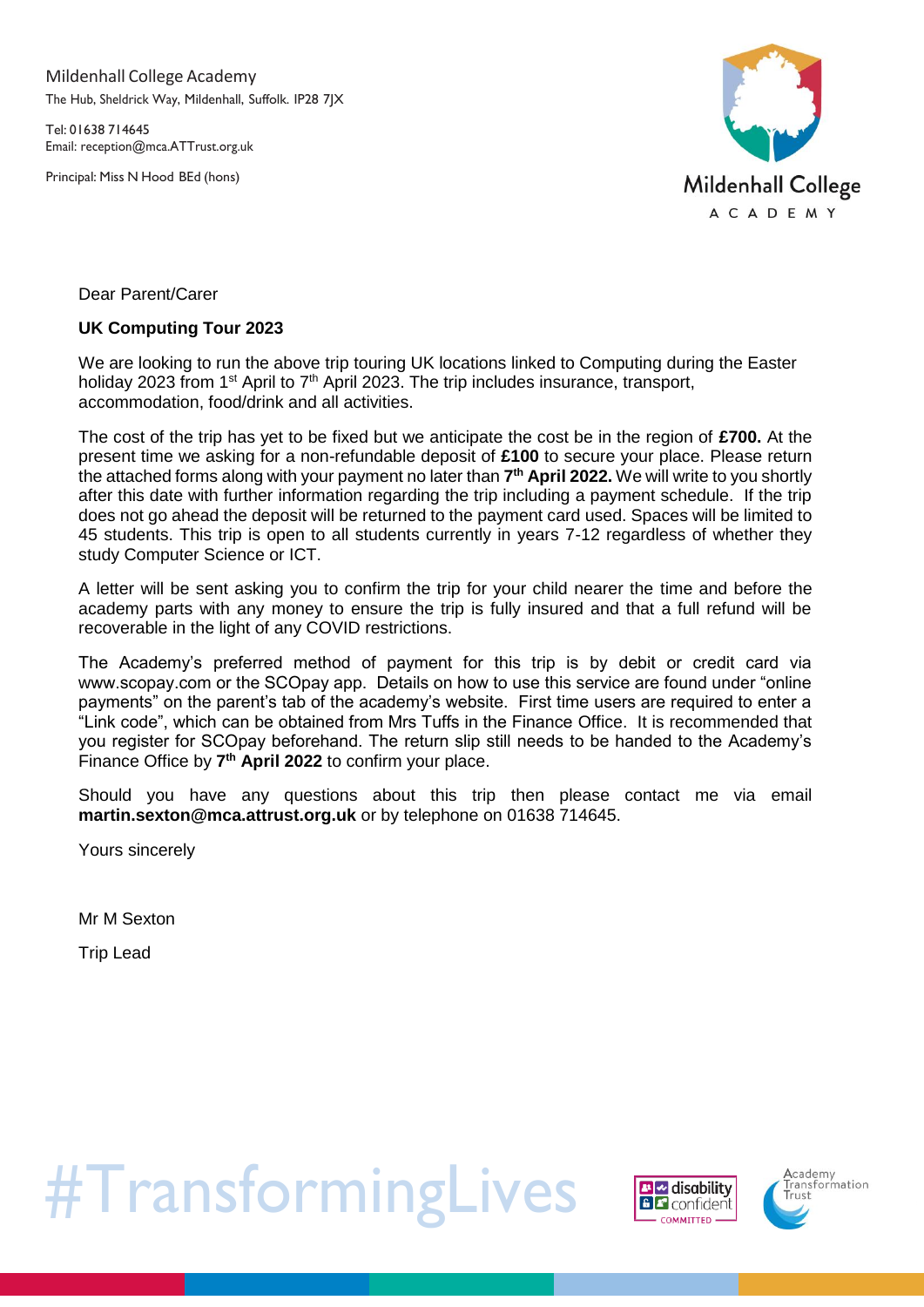### **Mildenhall College Academy- EDUCATIONAL VISITS PARENTAL CONSENT FORM (PC/07)**

|  | <b>NAME OF CHILD:</b> |  |
|--|-----------------------|--|
|  |                       |  |

# **NATE OF BIRTH:**

**SCHOOL:** Mildenhall College Academy

**VISIT(S) TO:** UK Computer Science Tour (Various Venues)

**DATE(S) OF VISIT(S):** 1<sup>st</sup> April 2023 to 7<sup>th</sup> April 2023

I have received and read details of the above visit(s).

I consent to my child taking part in the visit(s) and the activities indicated. I acknowledge that the staff will be liable in the event of any accident only if they have failed to take reasonable care of my child during the visit.

I have read any information provided with regard to the standard of behaviour and/or code of conduct expected during the visit and I undertake to reinforce this information with my child.

I consent to my child receiving medical treatment that, in the opinion of a qualified medical practitioner, may be necessary.

My child's doctor's name and address is: \_\_\_\_

I undertake to pay the required sums by whatever date(s) are specified to me and accept that, in respect of any withdrawal from the visit for whatever reasons, there will be no refund of the whole or part of the payment(s) made unless the circumstances are covered by travel insurance or otherwise at the discretion of the academy's governors.

**Signed:** (Parent/Carer)

#### **PLEASE COMPLETE THE SECTIONS BELOW**

**1.** Please give your home address and contact phone numbers. If you will be away from home during the visit please give an alternative address where you, or a relative or friend acting for you, can be contacted.

| <b>Home Address</b>                     | <b>Alternative Contact if required</b> |
|-----------------------------------------|----------------------------------------|
|                                         |                                        |
| Address: _____________________________  | Address: ________________________      |
| Post Code:___________________________   | Post Code: ______________________      |
| Tel: __________________________________ | Tel: ______________________________    |
|                                         | Tel:_______________________________    |

**2.** In your child's interest, it is important that the organising staff should know whether he or she suffers from any illness or medical condition. Please use this space to state, in confidence, any health or other matter concerning your child of which accompanying staff should be aware. Please indicate here also if your child is receiving medication, with details and dosage, and/or has any specific dietary requirements.